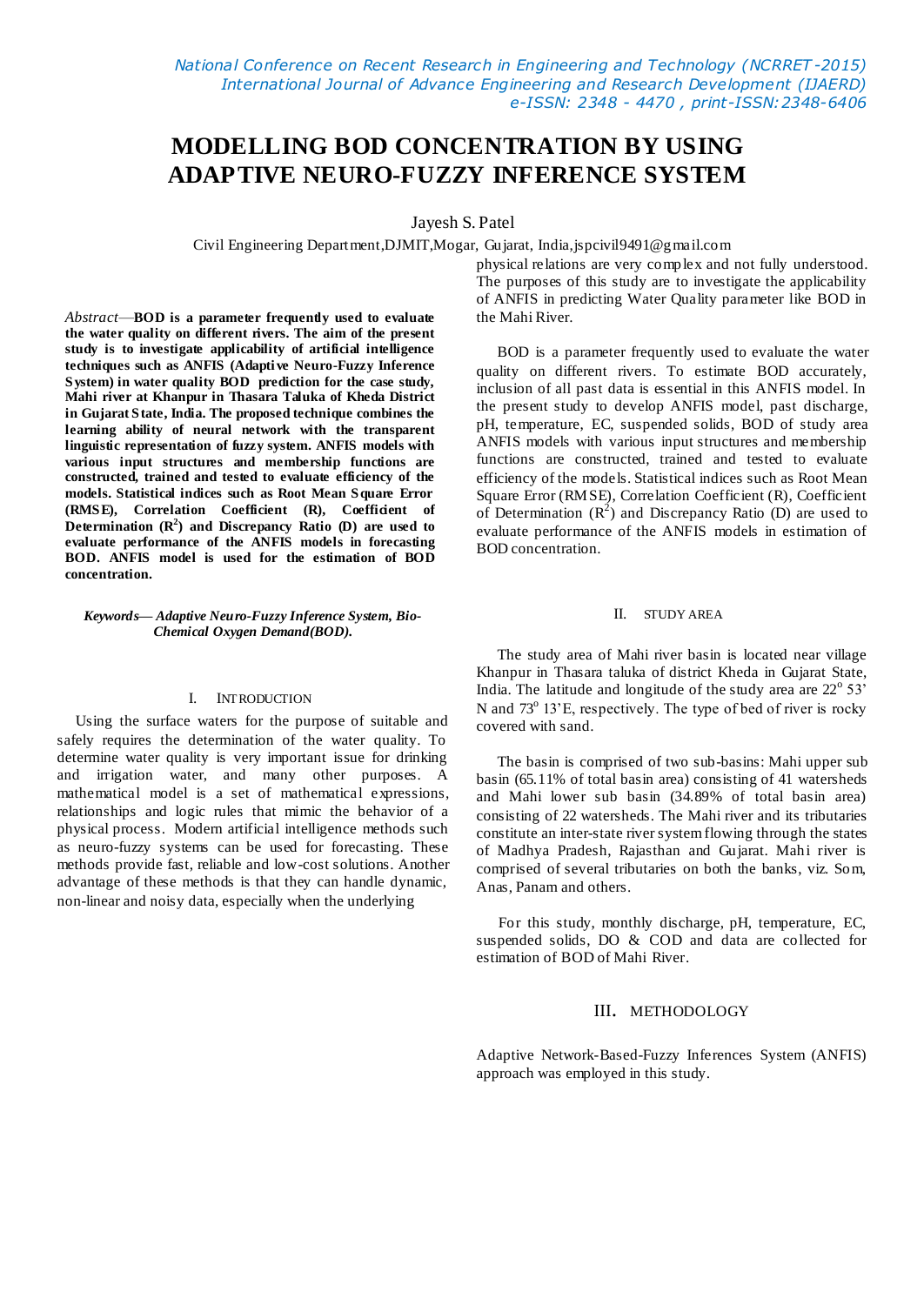The ANFIS architecture consists of 5 layers such as input layer, fuzzification layer, inferences process, defuzzification layer, and summation as final output layer. Typical architecture of ANFIS is shown by Figure 1.



Figure 1: Typical Architecture of ANFIS

In above architecture the process flows from layer 1 to layer 5. It is started by giving a number of sets of crisp values as input to be *fuzzyfied* in layer 1, passing through inference process in layer 2 and 3 where rules applied, calculating output for each corresponding rules in layer 4 and then in layer 5 all outputs from layer 4 are summed up to get one final output.

 The main objective of the ANFIS is to determine the optimum values of the equivalent fuzzy inference system parameters by applying a learning algorithm using inputoutput data sets. The parameter optimization is done in such a way during training session that the error between the target and the actual output is minimized. Parameters are optimized by hybrid algorithm which combination of least square estimate and gradient descent method. The parameters to be optimized in ANFIS are the premise parameters which describe the shape of the membership functions, and the consequent parameters which describe the overall output of the system. The optimum parameters obtained are then used in testing session to calculate the prediction.

The objectives for the study are,

- i. Development of river stage-BOD concentration ANFIS model.
- ii. Validation of the formulated model.
- iii. Performance evaluation of the formulated model for the Mahi river system.

In this study, basic model is constructed by 4 inputs and 1 output. The inputs for BOD are discharge, pH, EC, temperature and BOD while for the output is predicted BOD. In this ANFIS model 70% data is used for Training and 30% data is used for Validation. After load the data in ANFIS

Editor the Fuzzy Inference System (FIS) is generated with taking 5 number of linear triangular membership function.

The model is validated on the remaining 30% of the data by evaluating the following statistic performance indicators: Root Mean Square Error (RMSE), Correlation Coefficient (R), Coefficient of determination  $(R^2)$  and Discrepancy Ratio (D) which is given below:

Root mean square error (RMSE):

RMSE = 
$$
\sqrt{\frac{\sum_{i=1}^{n} (X(i) - \bar{X}(i))^2}{n}}
$$
  
\nCorrelation coefficient:  
\n
$$
R = \frac{\sum_{i=1}^{n} (X(i) - \bar{X})(\bar{X}(i) - \bar{X})}{\sqrt{\sum_{i=1}^{n} (X(i) - \bar{X})^2 \sum_{i=1}^{n} (X(i) - \bar{X})^2}}
$$
  
\nCoefficient of determination:  
\n
$$
R^{2} = \frac{(\sum_{i=1}^{n} (X(i) - \bar{X})(\bar{X}(i) - \bar{X}))^2}{\sum_{i=1}^{n} (X(i) - \bar{X})^2 \sum_{i=1}^{n} (\bar{X}(i) - \bar{X})^2}
$$
  
\nDiscrepancy Ratio (D):  
\n
$$
D = \frac{\sum_{i=1}^{n} \bar{X}(i)}{\sum_{i=1}^{n} \bar{X}(i)}
$$

Where  $\hat{X}(i)$  is the n estimated value,  $X(i)$  is the n observed value.  $\overline{X}$  is the mean of the observed values, and  $\overline{X}$  is the mean of the estimated values.

# *Results and Discussions*

70% data is used for Training and 30% data is used for Validation. The results obtained from ANFIS are shown below:

#### ANFIS (BOD)

The Training data results for BOD for ANFIS is shown below in fig.2 and fig.3.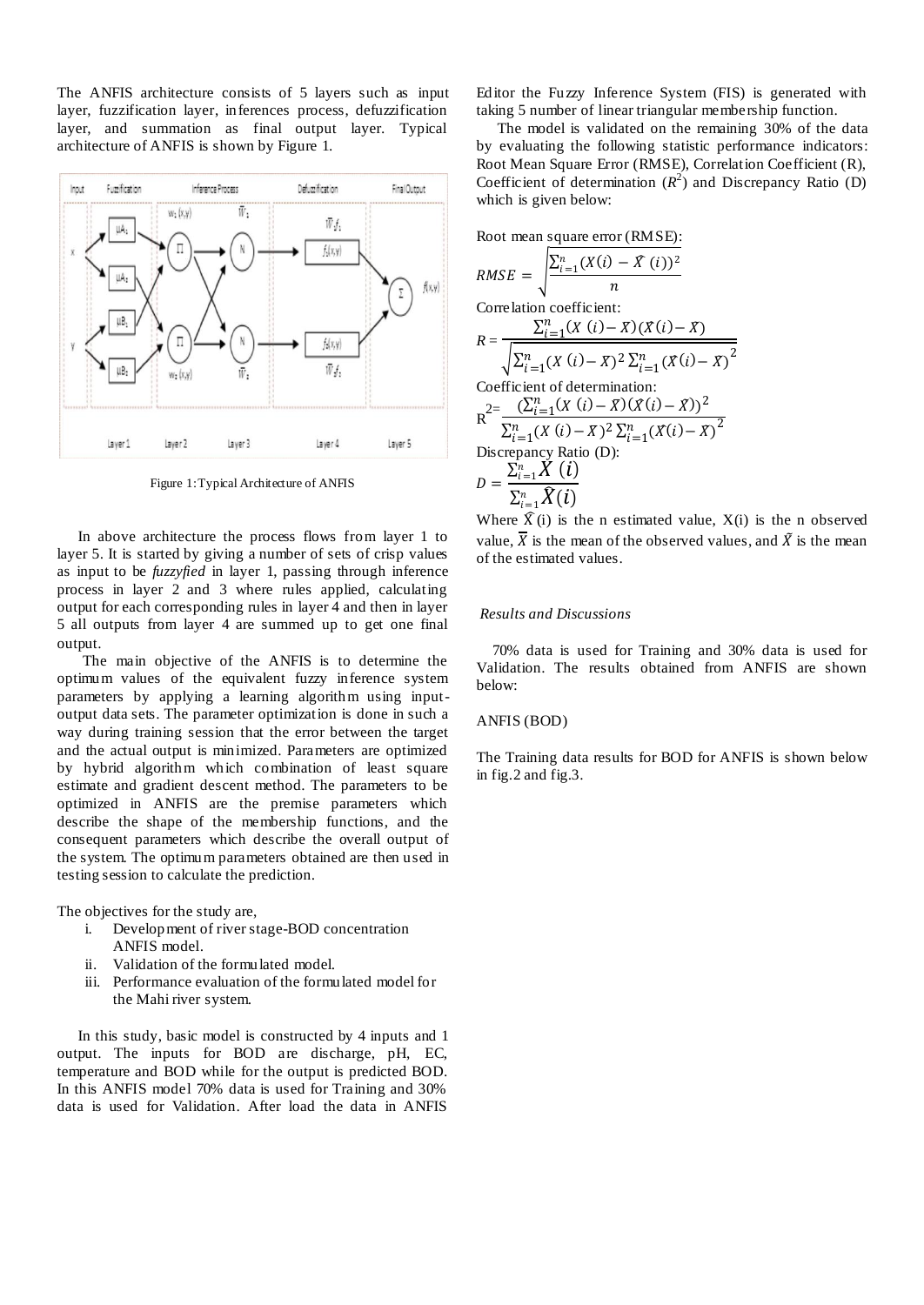

Fig.2 Comparison of observed & predicted BOD for Training using ANFIS



Fig.3 Scatter plot for Observed vs Predicted BOD for Training using ANFIS

The Validation data results for BOD for ANFIS is shown below in fig.4 and fig.5.







Fig.5 Scatter plot for Observed vs Predicted BOD for Validation using ANFIS

The forecast accuracy of model using ANFIS Tool was evaluated by calculating the following statistic performance indicators: Root Mean Square Error (RMSE), Correlation Coefficient (R), Coefficient of determination  $(R^2)$  and Discrepancy Ratio (D) described in Table I.

# TABLE I

PERFORMANCE EVOLUTION OF MODEL ON TRAINING AND VALIDATION PERIOD FOR ANFIS MODEL (BOD)

|                |            | RATIO 70-30% |                    |                |                   |
|----------------|------------|--------------|--------------------|----------------|-------------------|
| <b>STATION</b> | PHASE      | <b>RMSE</b>  | <b>CORRELATION</b> | $\mathbb{R}^2$ | <b>DECRIPENCY</b> |
|                |            |              | (R)                |                | <b>RATIO</b>      |
| <b>KHANPUR</b> | Training   | 0.335406     | 0.977829           | 0.956149       | 1.006987          |
|                | Validation | 0.698622     | 0.925935           | 0.857355       | 1.102561          |

#### *Conclusion*

In this study, an Adaptive Neuro-Fuzzy Inference System (ANFIS) model has been developed to concentrate BOD of Mahi river near khanpur.

 BOD concentration has traditionally been used as a variable of water quality and for water systems. Therefore, modeling of water quality parameters is a very important aspect. The chemical, physical, and biological components of aquatic ecosystems are very complex and nonlinear. In recent